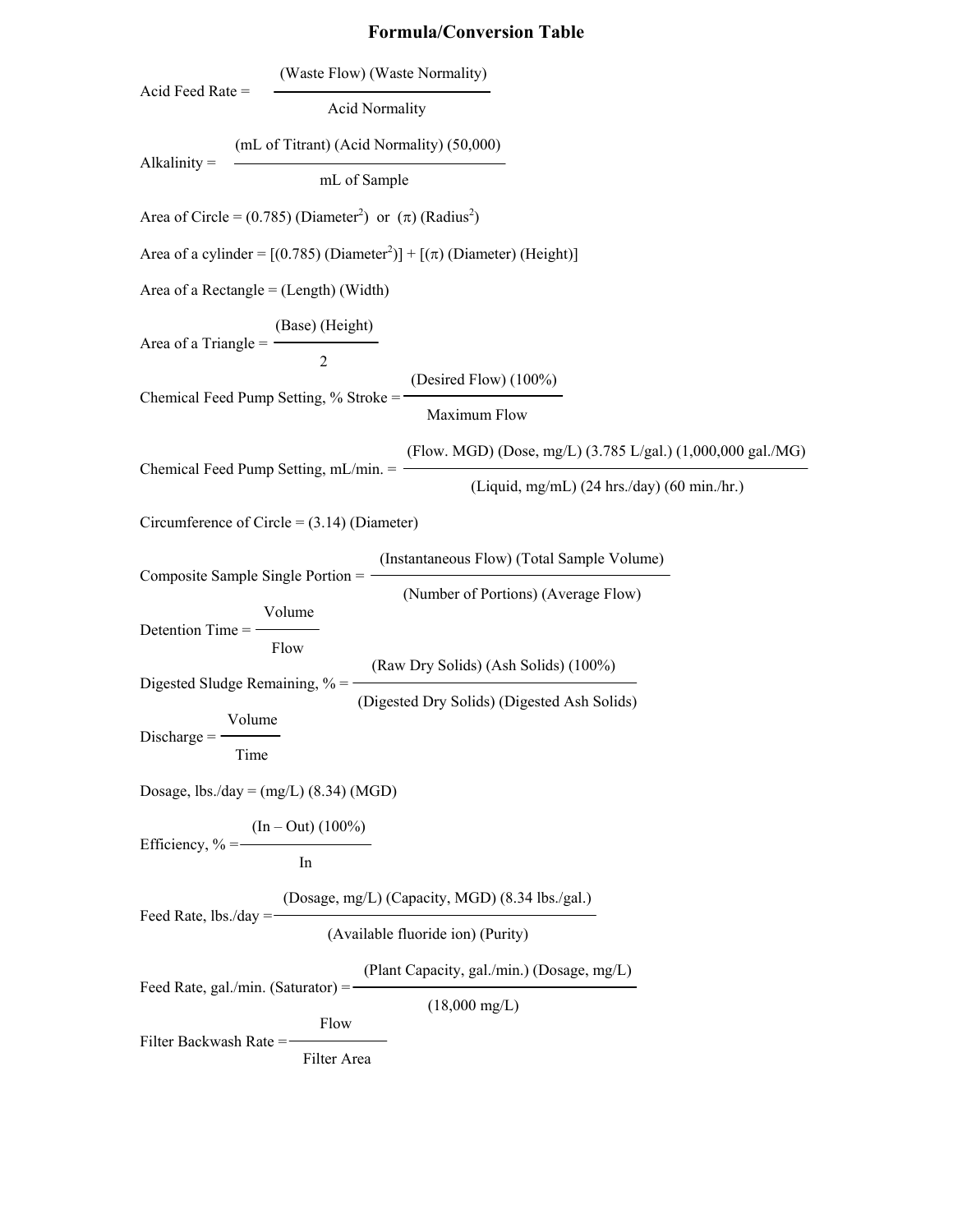|                                                                                           | (Solids Loading, lbs./day) (Recovery, %/100%)                                                              |  |  |
|-------------------------------------------------------------------------------------------|------------------------------------------------------------------------------------------------------------|--|--|
| Filter Yield, lbs./hr./sq. ft. $=$                                                        | (Filter Operation, hrs./day) (Area. Ft <sup>2</sup> )                                                      |  |  |
|                                                                                           | BOD, lbs./day                                                                                              |  |  |
| Food/Microorganism Ratio =                                                                | MLVSS, lbs.                                                                                                |  |  |
| $Gallons/Capita/Day =$                                                                    | Gallons/Day                                                                                                |  |  |
|                                                                                           | Population                                                                                                 |  |  |
| (mL of Titrant) $(1,000)$<br>$Hardness =$                                                 |                                                                                                            |  |  |
| mL of Sample                                                                              |                                                                                                            |  |  |
| (Flow, gpm) (Head, ft.)<br>$Horsepower =$                                                 |                                                                                                            |  |  |
| (3960) (Efficiency)                                                                       |                                                                                                            |  |  |
| Flow<br>Hydraulic Loading Rate $=$ -                                                      |                                                                                                            |  |  |
|                                                                                           | Area<br>Suspended Solids in Aeration System, lbs.                                                          |  |  |
| Mean Cell Residence Time (MCRT) =                                                         | SS Wasted, lbs./day + SS Lost, lbs./day                                                                    |  |  |
| Oxygen Usage<br>Oxygen Uptake $=$                                                         |                                                                                                            |  |  |
| Time                                                                                      |                                                                                                            |  |  |
| $(Flow, MGD)$ (BOD, mg/L) (8.34 lbs./gal)<br>Population Equivalent $=$                    |                                                                                                            |  |  |
| lbs. BOD/day/person                                                                       |                                                                                                            |  |  |
| Reduction in Flow, $\%$ =                                                                 | (Original Flow - Reduced Flow) (100%)                                                                      |  |  |
| Drop or Rise                                                                              | Original Flow                                                                                              |  |  |
| $Slope = -$<br>Distance                                                                   |                                                                                                            |  |  |
|                                                                                           | Mixed Liquor Solids, lbs.                                                                                  |  |  |
| Sludge Age $=$                                                                            | Primary Effluent Solids, lbs./day                                                                          |  |  |
| % Settleable Solids<br>Sludge Index $=$                                                   |                                                                                                            |  |  |
| % Suspended Solids                                                                        |                                                                                                            |  |  |
| Sludge Volume Index $=$                                                                   | (Settleable Solids, %) (10,000)                                                                            |  |  |
|                                                                                           | MLSS, mg/L                                                                                                 |  |  |
|                                                                                           | Solids Applied, $\text{lbs}/\text{day} = (\text{Flow}, \text{MGD})$ (Concentration, mg/L) (8.34 lbs./gal.) |  |  |
| Solids Concentration =                                                                    | Weight                                                                                                     |  |  |
|                                                                                           | Volume                                                                                                     |  |  |
| Solids Applied, lbs./day<br>Solids Loading, lbs./day/sq. $ft =$<br>Surface Area., sq. ft. |                                                                                                            |  |  |